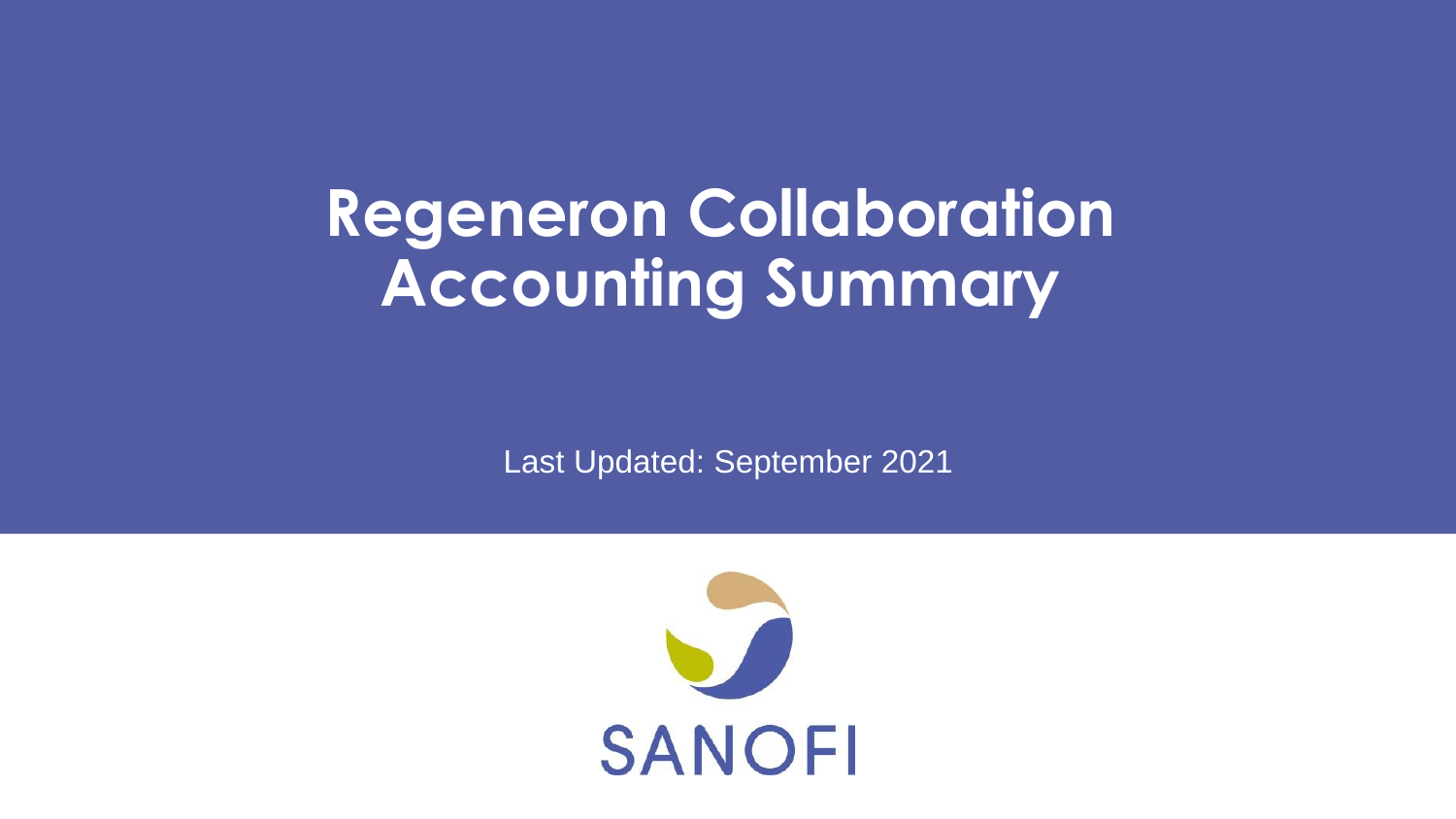## **Sanofi accounting of Antibody License and Collaboration Agreement with Regeneron(1)**

|                                                  |                                | <b>U.S.</b>                                                                                                                                                                                                    | Ex-U.S.                                                                                                    |
|--------------------------------------------------|--------------------------------|----------------------------------------------------------------------------------------------------------------------------------------------------------------------------------------------------------------|------------------------------------------------------------------------------------------------------------|
| <b>Net sales</b>                                 |                                | Sanofi consolidates worldwide net sales                                                                                                                                                                        |                                                                                                            |
| Cost of sales                                    |                                | Sanofi consolidates worldwide cost of sales                                                                                                                                                                    |                                                                                                            |
| <b>R&amp;D expense</b>                           |                                | Development costs funded upfront by Sanofi until first positive Phase 3; subsequent costs funded<br>80% Sanofi / 20% Regeneron<br>Regeneron 20% reimbursement recorded as a reduction of Sanofi R&D expense    |                                                                                                            |
| <b>SG&amp;A expense</b>                          |                                | Sanofi expenses 100% of its commercial expenses                                                                                                                                                                |                                                                                                            |
| <b>Other operating</b><br>income and<br>expenses | 1. Regeneron SG&A<br>spend     | Sanofi reimburses Regeneron for 100% of Regeneron's commercial expenditures                                                                                                                                    |                                                                                                            |
|                                                  | 2. Development<br>balance      | Regeneron reimburses 50% of cumulative development costs quarterly <sup>(2)</sup> ;<br>Reimbursement capped at 10% of Regeneron's share of profit per quarter on all Antibody products combined <sup>(3)</sup> |                                                                                                            |
|                                                  | 3. Collaboration<br>profitable | Outflow: Sanofi expenses 50% of profit; paid to<br>Regeneron                                                                                                                                                   | Outflow: Sanofi expenses 35% to 45% of profit;<br>paid to Regeneron                                        |
|                                                  | 4. Collaboration in a<br>loss  | Sanofi recognizes reimbursement of<br>Inflow:<br>50% loss from Regeneron                                                                                                                                       | Sanofi recognizes reimbursement of 45%<br>Inflow:<br>loss from Regeneron                                   |
| <b>Amortization of</b><br>intangibles (IFRS)     | <b>Sales Milestones</b>        |                                                                                                                                                                                                                | Regeneron entitled to receive up to \$250m in<br>milestones starting from \$1bn ex-US sales <sup>(4)</sup> |

(1) Following expiry of the Antibody Discovery Agreement in December 2017, Dupixent®, Kevzara® and itepekimab (SAR440340) continue to be developed and commercialized with Regeneron under the Antibody License and Collaboration Agreement (LCA) signed in November 2007, Amended and Restated November

**SANOFI** 

2009, further amended May 2013 and July 2015, restructured in April 2020 and further amended in September 2021

(2) As of December 31, 2020, such commitments received were \$3.1bn, relative to cumulative development costs of \$8.0bn, of which \$7.2bn were incurred by Sanofi; balance includes costs for Dupixent®, Kevzara® and itepekimab as well as Praluent® through March 31, 2020

 $2<sup>-1</sup>$ 

- (3) Including Dupixent®, Kevzara® and itepekimab
- (4) Praluent® removed from LCA at April 2020 restructuring, but ex-U.S. sales of Praluent® remain included in calculation of sales milestones